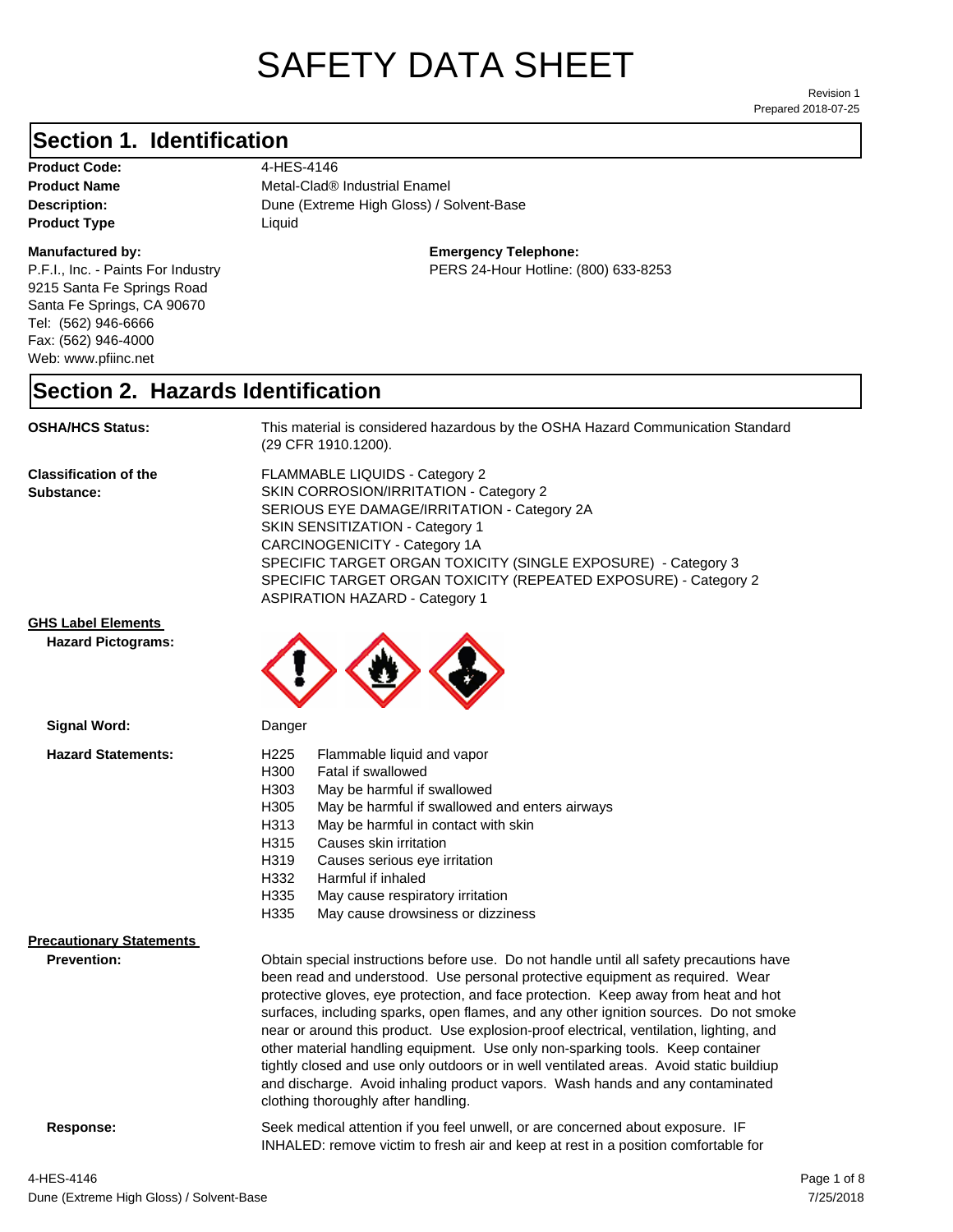| Storage & Disposal:                         | breathing. IF SWALLOWED: contact a poison control center or physician immediately.<br>Do not induce vomiting. IN CASE OF SKIN OR HAIR CONTACT: remove all<br>contaminated clothing, and wash skin with soap and water. If irritation or rash occurs,<br>get medical attention. IF IN EYES: rinse with copious amounts of water for several<br>minutes. Remove contact lenses, if present and easy to do so. If eye irritation persists,<br>seek medical attention.<br>Store in a locked and secure environment. Store in a cool, well ventilated area away<br>from direct sunlight and heat. Dispose of contents and container in accordance with all<br>local, regional, state, and federal regulations.                                                                                                                                                                                                                                                                                                                |
|---------------------------------------------|--------------------------------------------------------------------------------------------------------------------------------------------------------------------------------------------------------------------------------------------------------------------------------------------------------------------------------------------------------------------------------------------------------------------------------------------------------------------------------------------------------------------------------------------------------------------------------------------------------------------------------------------------------------------------------------------------------------------------------------------------------------------------------------------------------------------------------------------------------------------------------------------------------------------------------------------------------------------------------------------------------------------------|
| <b>Supplemental Label</b><br>Elements:      | Ensure adequate ventilation at all times when using this product and when sanding the<br>dried film. Wear an appropriate, NIOSH approved particulate respirator. Follow all<br>respirator manufacturer's directions for proper use. Abrading or sanding this product's<br>dried film may release crystalline silica which has been shown to cause lung damage<br>and may cause cancer following long term exposure. Rags, sandpaper, steel wool,<br>and other abrading materials or waste containing this product may spontaneously<br>combust when improperly disposed of. Product contains solvents which can cause<br>permanent brain and nervous system damage. Intentional misuse by concentrating<br>and inhaling the contents of this product can be harmful or fatal. Do not transfer<br>contents to another container.<br>PROPOSITION 65 WARNING: this product contains chemicals known to the State of<br>California to cause cancer and birth defects or other reproductive harm.<br>FOR INDUSTRIAL USE ONLY. |
| <b>Hazards not otherwise</b><br>classified: | None known.                                                                                                                                                                                                                                                                                                                                                                                                                                                                                                                                                                                                                                                                                                                                                                                                                                                                                                                                                                                                              |

### **Section 3. Composition/Information on Ingredients**

| Chemical Name / CAS No                                                              |
|-------------------------------------------------------------------------------------|
| Calcium Carbonate<br>1317-65-3<br>10 to 20%                                         |
| <b>Regular Mineral Spirits</b><br>64741-41-9<br>10 to 20%<br>Vapor Pressure: 2 mmHg |
| Naphtha<br>64742-89-8<br>5 to 10%<br>Vapor Pressure: 12 mmHg                        |
| <b>Titanium Dioxide</b><br>13463-67-7<br>5 to 10%                                   |
| Xylene<br>1330-20-7<br>1 to 5%<br>Vapor Pressure: 1.06 kPa                          |
| <b>Mineral Spirits</b><br>8052-41-3<br>1 to 5%<br>Vapor Pressure: 2 mmHg            |
| Acetone<br>67-64-1<br>1 to 5%<br>Vapor Pressure: 30.796 kPA                         |

#### **Section 4. First Aid Measures**

#### **Description of First Aid Measures**

Eye Contact: **IMMED** Immediately flush eyes with copious amounts of water. Remove any contact lenses.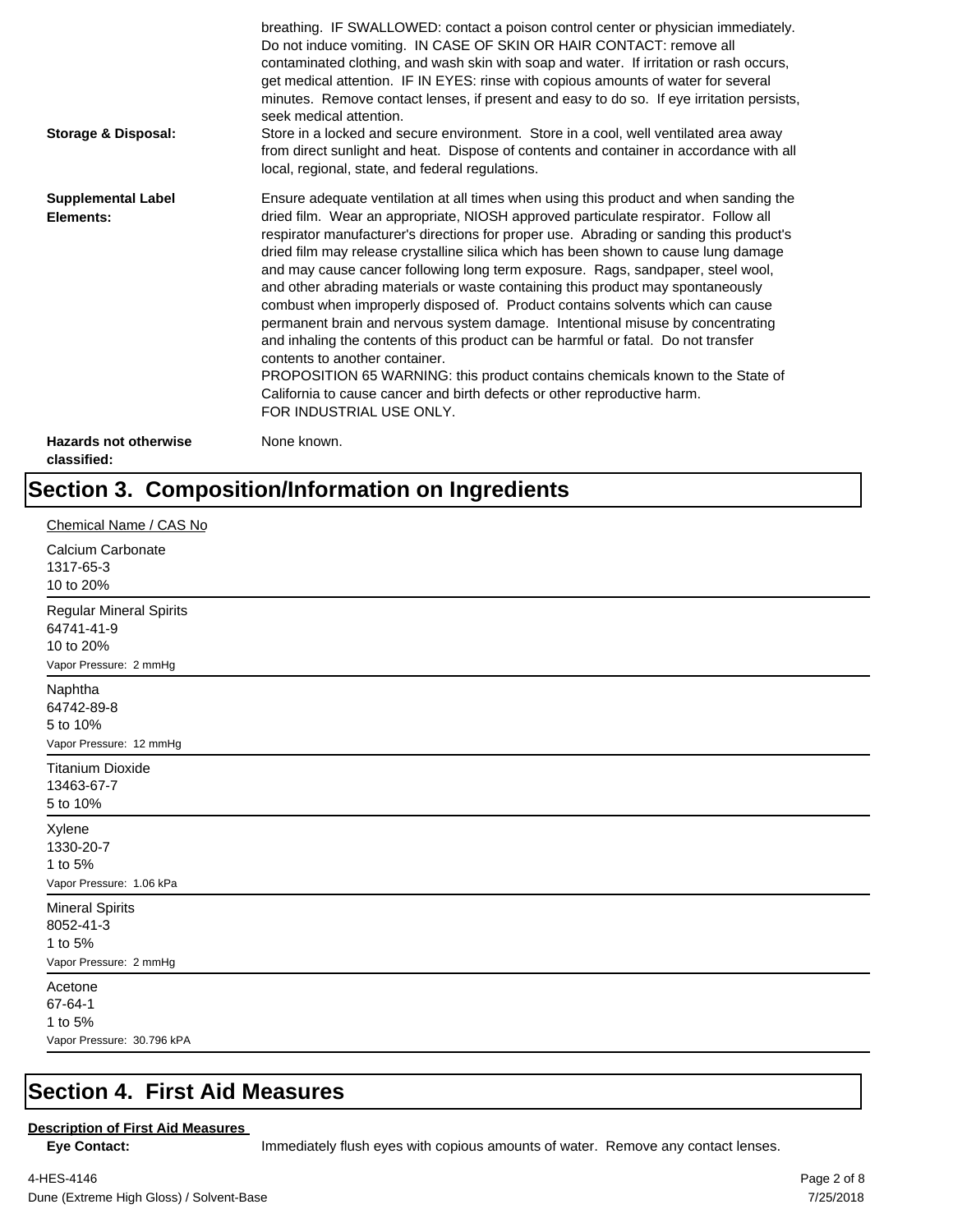| Inhalation:                                         | Rinse for at least 10 minutes. Get medical attention.<br>Remove victim to fresh air and maintain in a rest position comfortable for breathing. If<br>fumes are still present, all rescuers should wear appropriate respirators. If victim<br>exhibits irregular breathing, trained personnel should provide artificial respiration or<br>oxygen. Mouth-to-mouth resuscitation may be dangerous. If necessary, contact a<br>poison control center or physician immediately. If victim is unconscious, place in a<br>recovery position and seek medical help immediately. Maintain an open airway for the<br>victim.                                                                                                                                                                                                                    |
|-----------------------------------------------------|---------------------------------------------------------------------------------------------------------------------------------------------------------------------------------------------------------------------------------------------------------------------------------------------------------------------------------------------------------------------------------------------------------------------------------------------------------------------------------------------------------------------------------------------------------------------------------------------------------------------------------------------------------------------------------------------------------------------------------------------------------------------------------------------------------------------------------------|
| <b>Skin Contact:</b>                                | Wash affected areas with soap and water. Remove contaminated clothing and shoes.<br>Continue to rinse the affected area for at least ten minutes. Get medical attention if<br>discomfort continues. Avoid further exposure in the event of any symptoms or<br>complaints.                                                                                                                                                                                                                                                                                                                                                                                                                                                                                                                                                             |
| Ingestion:                                          | If product is ingested, contact a poison control center or a physician immediately. Do<br>not induce vomitting. Rinse mouth with water and remove dentures, if any. Remove<br>victim to fresh air and keep at rest in a comfortable position to facilitate breathing. If<br>the victim is conscious and the product has been swallowed, provide small quantities of<br>water to drink. Cease if the victim feels sick, as vomitting may be dangerous.<br>Aspiration hazard if swallowed. This product can enter the lungs and cause damage.<br>If vomitting occurs, the head should be kept low so that vomit does not enter the lungs.<br>Never administer anything by mouth to an unconscious person. If unconscious, place<br>in a recovery position while medical attention is sought. Maintain an open airway for<br>the victim. |
| <b>Potential Acute Health Effects</b>               |                                                                                                                                                                                                                                                                                                                                                                                                                                                                                                                                                                                                                                                                                                                                                                                                                                       |
| <b>Eye Contact:</b>                                 | Causes serious eye irritation.                                                                                                                                                                                                                                                                                                                                                                                                                                                                                                                                                                                                                                                                                                                                                                                                        |
| Inhalation:                                         | Can cause central nervous system depression. May cause drowsiness and dizziness<br>as well as respiratory irritation.                                                                                                                                                                                                                                                                                                                                                                                                                                                                                                                                                                                                                                                                                                                 |
| <b>Skin Contact:</b>                                | Causes skin irritation. May cause an allergic skin reaction.                                                                                                                                                                                                                                                                                                                                                                                                                                                                                                                                                                                                                                                                                                                                                                          |
| Ingestion:                                          | Can cause central nervous system depression. May be fatal if swallowed and allowed<br>to enter airways. Irritating to mouth, throat and stomach.                                                                                                                                                                                                                                                                                                                                                                                                                                                                                                                                                                                                                                                                                      |
| <b>Over-Exposure Signs &amp; Symptoms</b>           |                                                                                                                                                                                                                                                                                                                                                                                                                                                                                                                                                                                                                                                                                                                                                                                                                                       |
| <b>Eye Contact:</b>                                 | Adverse symptoms may include: pain or irritation, watering, redness.                                                                                                                                                                                                                                                                                                                                                                                                                                                                                                                                                                                                                                                                                                                                                                  |
| Inhalation:                                         | Adverse symptoms may include: respiratory tract irritation, coughing, nausea or<br>vomiting, headache, drowsiness or fatigue, dizziness or vertigo, unconsciousness.                                                                                                                                                                                                                                                                                                                                                                                                                                                                                                                                                                                                                                                                  |
| <b>Skin Contact:</b>                                | Adverse symptoms may include: irritation, redness.                                                                                                                                                                                                                                                                                                                                                                                                                                                                                                                                                                                                                                                                                                                                                                                    |
| Ingestion:                                          | Adverse symptoms may include: nausea, vomiting.                                                                                                                                                                                                                                                                                                                                                                                                                                                                                                                                                                                                                                                                                                                                                                                       |
|                                                     | Indication of immediate medical attention and special treatment needed                                                                                                                                                                                                                                                                                                                                                                                                                                                                                                                                                                                                                                                                                                                                                                |
| <b>Notes to Physician:</b>                          | Treat symptomatically. Contact poison treatment specialists if large quantities have<br>been ingested or inhaled.                                                                                                                                                                                                                                                                                                                                                                                                                                                                                                                                                                                                                                                                                                                     |
| <b>Specific Treatments:</b>                         | None specified.                                                                                                                                                                                                                                                                                                                                                                                                                                                                                                                                                                                                                                                                                                                                                                                                                       |
| <b>Protection of First Aid</b><br><b>Providers:</b> | No action should be taken involving any personal risk or without proper training. If<br>fumes are still present, rescuers should wear appropriate respirators or a self<br>contained breathing apparatus. Mouth-to-mouth resuscitation may be dangerous for<br>the first aid provider. Wash all contaminated clothing with soap and water before<br>removal.                                                                                                                                                                                                                                                                                                                                                                                                                                                                          |
|                                                     |                                                                                                                                                                                                                                                                                                                                                                                                                                                                                                                                                                                                                                                                                                                                                                                                                                       |

## **Section 5. Fire Fighting Measures**

| <u>Extinguishing Media</u> |                                                                                                                                                                                                                                                                                                                                                                                                                   |
|----------------------------|-------------------------------------------------------------------------------------------------------------------------------------------------------------------------------------------------------------------------------------------------------------------------------------------------------------------------------------------------------------------------------------------------------------------|
| <b>Suitable Media:</b>     | Dry chemical, CO2, water spray (fog), foam, dry sand.                                                                                                                                                                                                                                                                                                                                                             |
| Unsuitable Media:          | Do not use water jet.                                                                                                                                                                                                                                                                                                                                                                                             |
| <b>Specific Hazards:</b>   | The material contains flammable liquid and vapor. Closed containers may explode<br>when exposed to extreme heat as a result of buildup of steam. Vapors may form<br>explosive mixtures with air. Vapors can travel to a source of ignition and flash back.<br>Keep containers tightly closed and isolate from heat, electrical equipment, sparks, and<br>open flames. No unusual fire or explosion hazards noted. |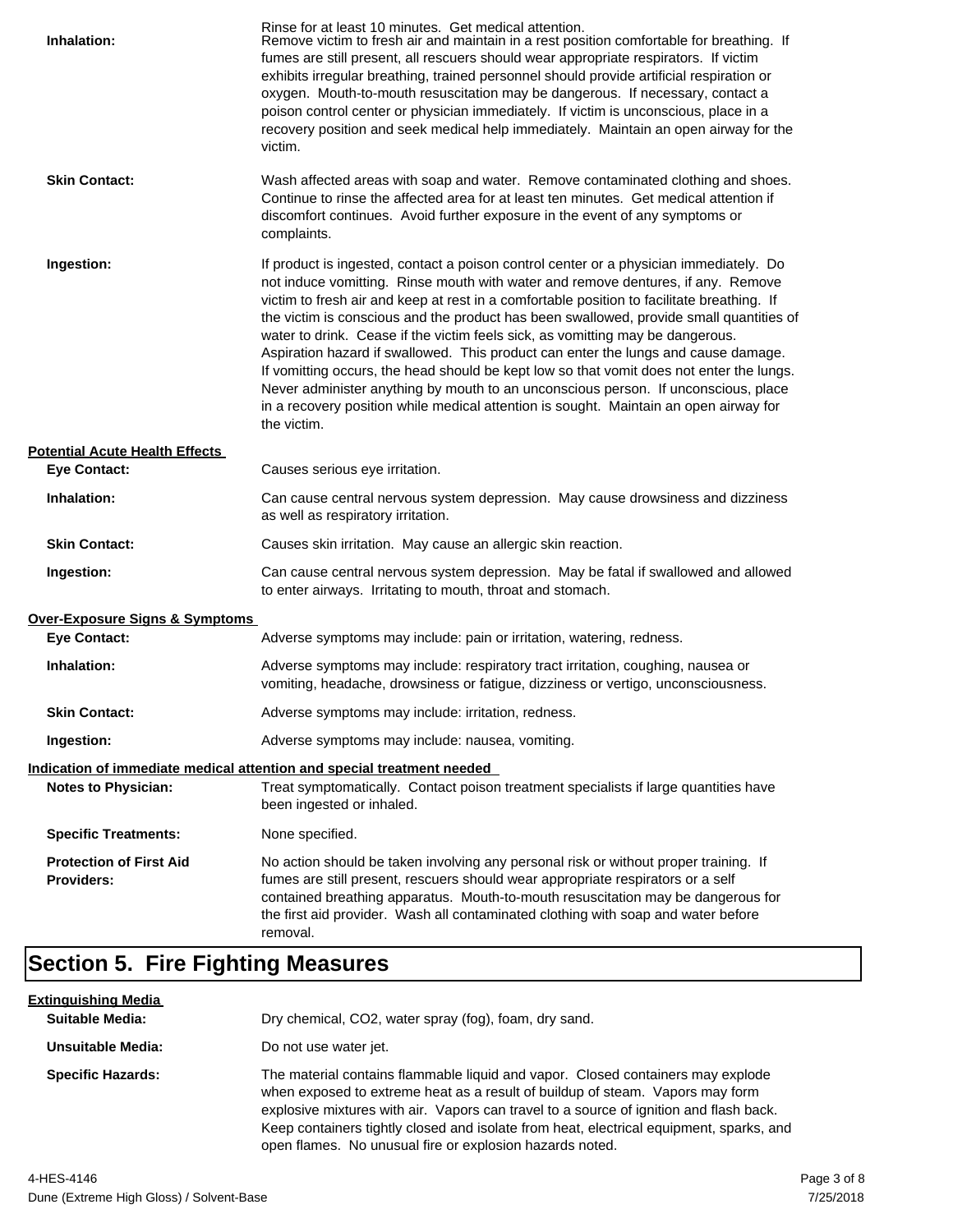Water may be used to cool closed containers to prevent pressure buildup and possible autoignition or explosion. Evacuate area and fight fire from safe distance. Containers may explode when heated. Firefighters should wear appropriate protective equipment and self-contained breathing apparatus with a full face-piece operated in positive pressure mode.

#### **Section 6. Accidental Release Measures**

| <b>Environmental Precautions:</b>                               | Avoid dispersal of spilled material and runoff from contacting soil, waterways, drains,<br>and sewers. Inform the relevant authorities if the product has caused environmental<br>pollution.                                                                                                                                                                                                                                                                                                                                                                                        |
|-----------------------------------------------------------------|-------------------------------------------------------------------------------------------------------------------------------------------------------------------------------------------------------------------------------------------------------------------------------------------------------------------------------------------------------------------------------------------------------------------------------------------------------------------------------------------------------------------------------------------------------------------------------------|
| <b>Steps to be Taken if Material</b><br>is Released or Spilled: | Contain spilled liquid with sand or earth. Do not use combustible materials such as<br>sawdust. Eliminate all ignition sources and use explosion-proof equipment. Place<br>material in a container and dispose of according to local, regional, state, and federal<br>regulations. Ventilate area and remove product with inert absorbent and non-sparking<br>tools. Do not incinerate closed containers.                                                                                                                                                                           |
| <b>Small Spills:</b>                                            | Stop leak if doing so can be done without risk. Remove containers from spill area.<br>Use non-sparking tools. Dilute with water and mop up if water-soluble. If not<br>water-soluble, absorb with inert dry material and place in appropriate waste container.<br>Dispose of via a licensed waste disposal contractor.                                                                                                                                                                                                                                                              |
| Large Spills:                                                   | Stop leak if doing so can be done without risk. Remove containers from spill area.<br>Use non-sparking tools. Approach the release from upwind. Prevent entry into<br>sewers, waterways, basements, or confined areas. Wash spillages into an effluent<br>treatment plant or proceed as follows: contain and collect spillage with inert absorbent<br>materials and place in a container for disposal according to local regulations. Dispose<br>of via a licensed waste disposal contractor. See Section 1 for emergency contact<br>information and Section 13 for waste disposal. |

#### **Section 7. Handling and Storage**

**Handling:** Wash thoroughly after handling. Eating, drinking, and smoking should be prohibited in areas where this material is handled, stored, and processed. Wash hands and face before eating or drinking. Remove contaminated clothing and launder before reuse. Use only with adequate ventilation. Follow all SDS and label precautions even after container is emptied, as it may retain product residues. Avoid breathing fumes, vapors, or mist. Avoid contact with eyes, skin, and clothing.

Storage: Store in a dry, cool, well ventilated place. Keep container tightly closed while not in use. Isolate from heat, electrical equipment, sparks, and open flame. Do not store above 120 degrees Fahrenheit. Store large quantities in buildings designed and protected for storage of NFPA Class II combustible liquids. Protect from heat, moisture, and foreign materials.

### **Section 8. Exposure Controls/Personal Protection**

| Chemical Name / CAS No<br>Calcium Carbonate<br>1317-65-3<br>10 to 20%               | <b>OSHA Exposure Limits</b><br>$15 \text{ mg/m}$ | <b>ACGIH Exposure Limits</b><br>10 mg/m3 | <b>Other Exposure Limits</b> |
|-------------------------------------------------------------------------------------|--------------------------------------------------|------------------------------------------|------------------------------|
| <b>Regular Mineral Spirits</b><br>64741-41-9<br>10 to 20%<br>Vapor Pressure: 2 mmHg | 100 ppm                                          | 100 ppm                                  |                              |
| Naphtha<br>64742-89-8<br>5 to 10%<br>Vapor Pressure: 12 mmHg                        | 500 ppm                                          | 300 ppm                                  |                              |
| <b>Titanium Dioxide</b><br>13463-67-7<br>5 to 10%                                   | $5$ mg/m $3$                                     | $10$ mg/m $3$                            |                              |
| Xylene<br>4-HES-4146<br>Duno (Extramo High Gloss) / Solvent Base                    | 100 ppm                                          | 100 ppm                                  | Page 4 of 8<br>7/25/2019     |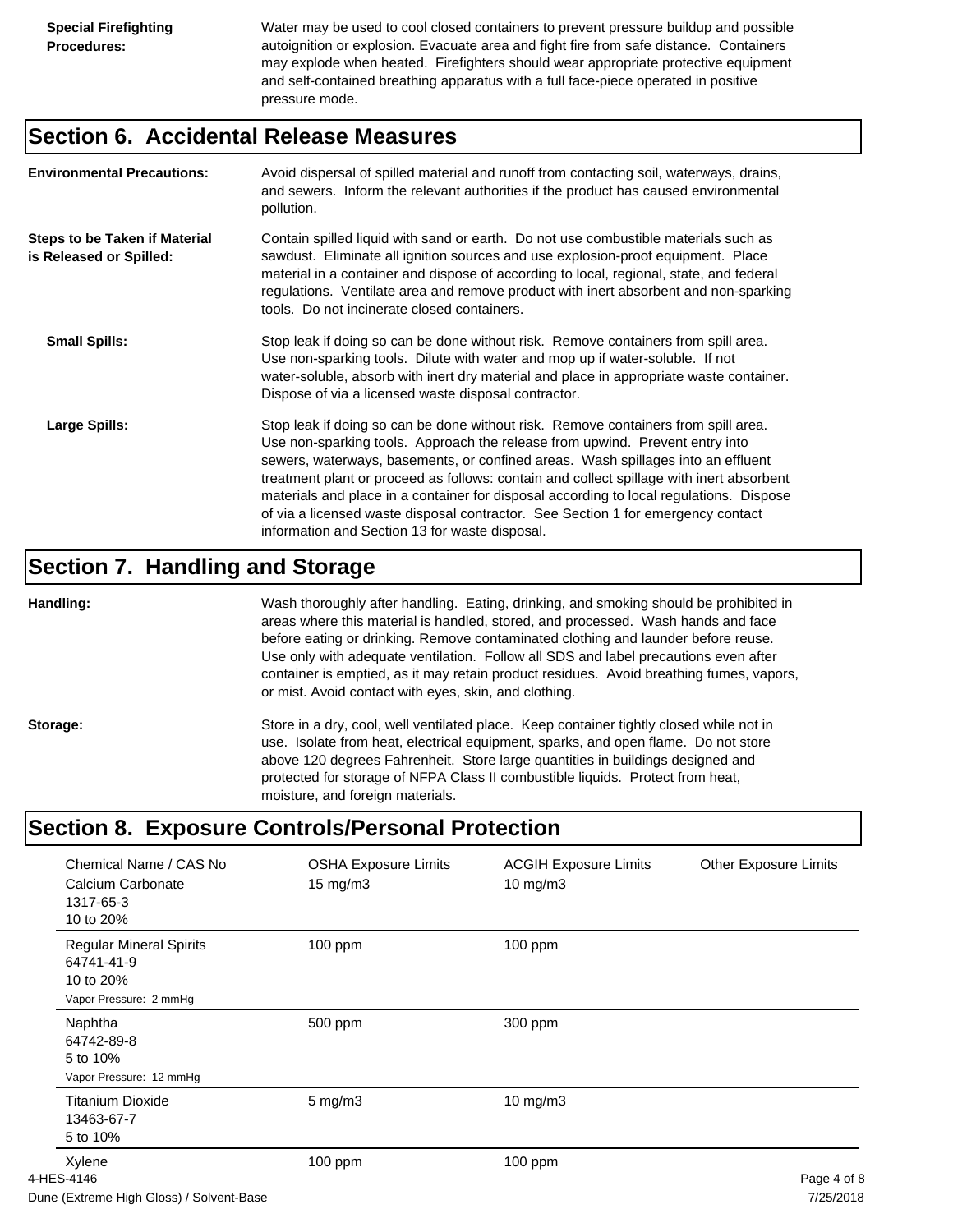1 to 5% Vapor Pressure: 1.06 kPa

| <b>Mineral Spirits</b><br>8052-41-3<br>1 to 5%<br>Vapor Pressure: 2 mmHg | 100 ppm                                       | 100 ppm                                                                                                                                                                                                                                                                                                                                                                                                                                                                                                                                                                                                                                                                                                                                                                                       |
|--------------------------------------------------------------------------|-----------------------------------------------|-----------------------------------------------------------------------------------------------------------------------------------------------------------------------------------------------------------------------------------------------------------------------------------------------------------------------------------------------------------------------------------------------------------------------------------------------------------------------------------------------------------------------------------------------------------------------------------------------------------------------------------------------------------------------------------------------------------------------------------------------------------------------------------------------|
| Acetone<br>67-64-1<br>1 to 5%<br>Vapor Pressure: 30.796 kPA              | 1,000 ppm                                     | 500 ppm                                                                                                                                                                                                                                                                                                                                                                                                                                                                                                                                                                                                                                                                                                                                                                                       |
| <b>Engineering Controls:</b>                                             |                                               | Use process enclosures, local exhaust ventilation, or other engineering controls to<br>keep worker exposure to airborne contaminants below any recommended or statutory<br>limits. The engineering controls also need to keep gas, vapor, or dust concentrations<br>below any lower explosive limits. Use explosion-proof ventilation equipment.                                                                                                                                                                                                                                                                                                                                                                                                                                              |
| <b>Environmental Controls:</b>                                           |                                               | Emissions from ventilation or work process equipment should be checked to ensure<br>they comply with the requirements of environmental protection legislation. In some<br>cases, fume scrubbers, filters, and other engineering modifications to the process<br>equipment may be required to reduce emissions to acceptable levels.                                                                                                                                                                                                                                                                                                                                                                                                                                                           |
| <b>Respiratory Protection:</b>                                           | adequate protection.                          | Use a properly fitted, air-purifying or air-fed respirator complying with an approved<br>standard if a risk assessment indicates this is necessary. Respiratory protection<br>programs that meet OSHA 1910.134 and ANSI Z88.2 requirements must be followed<br>when workplace conditions warrant a respirator's use. A NIOSH/MSHA approved<br>respirator with an organic vapor cartridge may be permissible under circumstances<br>where airborne concentrations are expected to exceed exposure limits. Protection<br>provided by air purifying respirators is limited. Use a positive pressure, air supplied<br>respirator if there is any potential for an uncontrolled release, exposure levels are not<br>known, or in any circumstances where air purifying respirators may not provide |
| <b>Skin Protection:</b>                                                  | used.                                         | Use impervious, chemical resistant gloves to prevent prolonged skin contact and<br>absorption of material through the skin. Nitrile or neoprene gloves may afford<br>adequate protection. Personal protective equipment for the body should be selected<br>based on the task being performed and the risks involved, and should be approved by<br>a specialist before handling this product. Where there is a risk of ignition from static<br>electricity, wear anti-static protective clothing. For best protection, the clothing should<br>include anti-static boots, gloves, and overalls. Appropriate footwear should always be                                                                                                                                                           |
| <b>Eye Protection:</b>                                                   | times to protect against splashes of liquids. | Safety eyewear, such as splash goggles or a full face shield, should be worn at all                                                                                                                                                                                                                                                                                                                                                                                                                                                                                                                                                                                                                                                                                                           |
| <b>Hygienic Measures:</b>                                                |                                               | Wash thoroughly with soap and water before eating, drinking, or smoking. Remove<br>contaminated clothing immediately and launder before reuse.                                                                                                                                                                                                                                                                                                                                                                                                                                                                                                                                                                                                                                                |

### **Section 9. Physical and Chemical Properties**

| <b>Physical State:</b>  | Liquid            |  |
|-------------------------|-------------------|--|
| Odor:                   | Solvent odor      |  |
|                         |                   |  |
| Vapor Density           | Heavier than air  |  |
| <b>Vapor Density</b>    | 4.21              |  |
| Vapor Pressure          | 6 mmHq            |  |
| <b>Evaporation Rate</b> | Slower than ether |  |
| Boiling Range           | 56 to 157 C       |  |
| Specific Gravity (SG)   | 1.114             |  |
| Material VOC (Lb / Gal) | 2.57              |  |
| Material VOC $(q/L)$    | 308.41            |  |
| Coating VOC (Lb/Gal)    | 2.63              |  |
| Coating VOC (g/L)       | 315.03            |  |
| Flash Point:            | 32 C (90 F)       |  |
|                         |                   |  |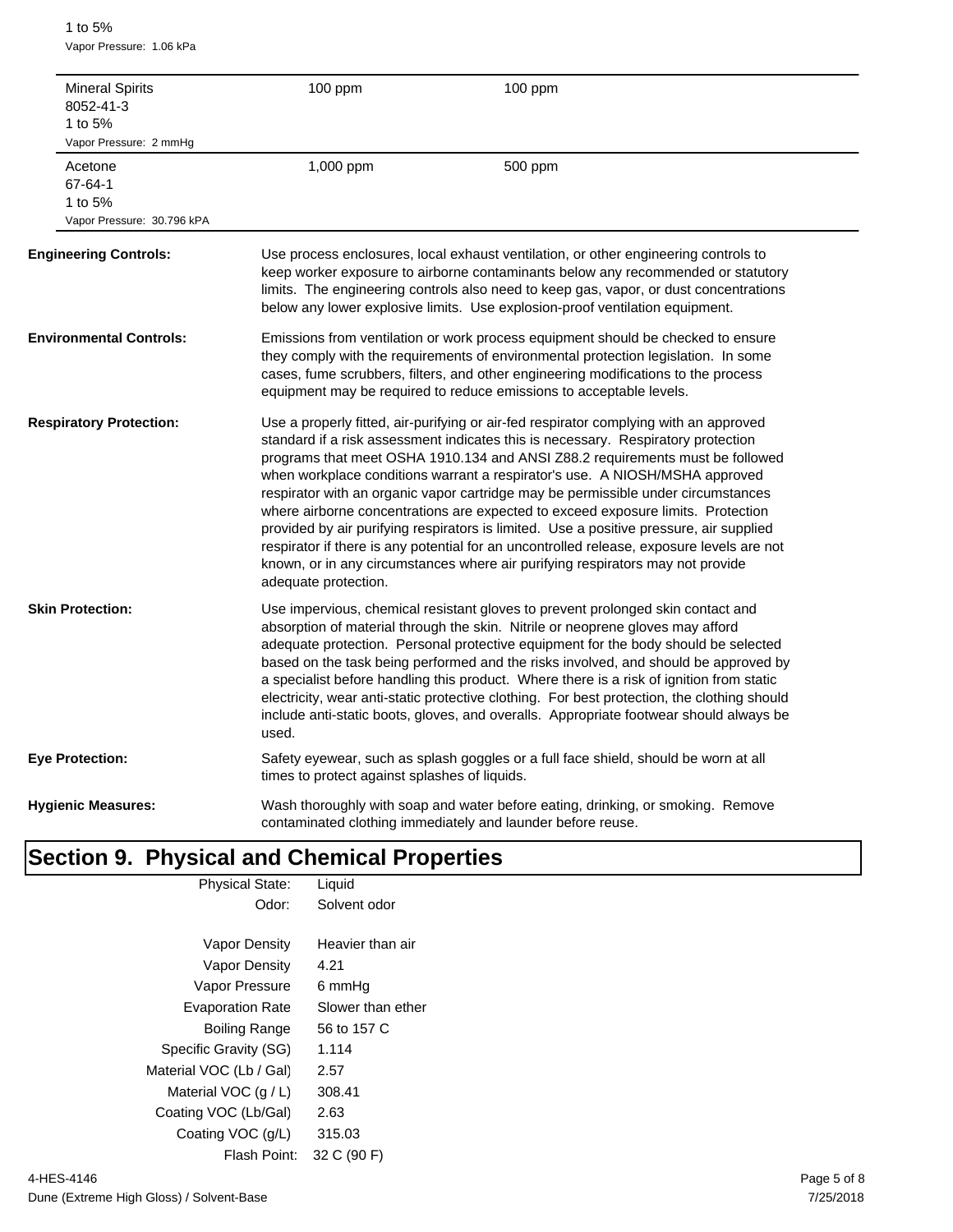Autoignition: Will not occur LEL: 1.0 % UEL: 12.8 % Partition Coefficient, Not available n-octanol/water: Auto-ignition temperature: Not available

#### **Section 10. Stability and Reactivity**

| <b>Conditions to Avoid:</b>      | Avoid temperatures above 120 degrees Fahrenheit. Avoid all possible sources of<br>ignition. Do not pressurize, cut, weld, braze, drill, or expose containers to heat. Do not<br>allow vapor to accumulate in low or confined areas. Avoid contact with strong acid and<br>strong bases. |
|----------------------------------|-----------------------------------------------------------------------------------------------------------------------------------------------------------------------------------------------------------------------------------------------------------------------------------------|
| Incompatibility:                 | Incompatible with strong oxidizing agents.                                                                                                                                                                                                                                              |
| <b>Hazardous Decomposition:</b>  | By open flame, carbon monoxide and carbon dioxide. When heated to decomposition,<br>product emits acrid smoke and irritating fumes. Contains solvents which may form<br>carbon monoxide, carbon dioxide, and formaldehyde.                                                              |
| <b>Hazardous Polymerization:</b> | Will not occur under normal conditions.                                                                                                                                                                                                                                                 |
| Stability:                       | The product is stable.                                                                                                                                                                                                                                                                  |

### **Section 11. Toxicological Information**

| <b>Eve Contact:</b>     | Causes serious eye irritation.<br>Prolonged or repeated skin contact may cause irritation. Allergic reactions are                                                                                                                                                                                                                                                                                                                                                                                                                                                                                                                                                                                                                                                                                                                                                                                                                                                                                                                                                                                                                                                                                                                                                                                                                                                                                                                                                                                                                                                                                                                                                                                                                                                                                                                                     |
|-------------------------|-------------------------------------------------------------------------------------------------------------------------------------------------------------------------------------------------------------------------------------------------------------------------------------------------------------------------------------------------------------------------------------------------------------------------------------------------------------------------------------------------------------------------------------------------------------------------------------------------------------------------------------------------------------------------------------------------------------------------------------------------------------------------------------------------------------------------------------------------------------------------------------------------------------------------------------------------------------------------------------------------------------------------------------------------------------------------------------------------------------------------------------------------------------------------------------------------------------------------------------------------------------------------------------------------------------------------------------------------------------------------------------------------------------------------------------------------------------------------------------------------------------------------------------------------------------------------------------------------------------------------------------------------------------------------------------------------------------------------------------------------------------------------------------------------------------------------------------------------------|
|                         |                                                                                                                                                                                                                                                                                                                                                                                                                                                                                                                                                                                                                                                                                                                                                                                                                                                                                                                                                                                                                                                                                                                                                                                                                                                                                                                                                                                                                                                                                                                                                                                                                                                                                                                                                                                                                                                       |
| <b>Skin Contact:</b>    | possible.                                                                                                                                                                                                                                                                                                                                                                                                                                                                                                                                                                                                                                                                                                                                                                                                                                                                                                                                                                                                                                                                                                                                                                                                                                                                                                                                                                                                                                                                                                                                                                                                                                                                                                                                                                                                                                             |
| Inhalation:             | Harmful if inhaled. High gas, vapor, mist, or dust concentrations may be harmful if<br>inhaled. Avoid breathing fumes, spray, vapors, or mist. May cause headaches and<br>dizziness. High vapor concentrations are irritating to the eyes, nose, throat, and lungs.<br>Prolonged or excessive inhalation may cause respiratory tract irritation.                                                                                                                                                                                                                                                                                                                                                                                                                                                                                                                                                                                                                                                                                                                                                                                                                                                                                                                                                                                                                                                                                                                                                                                                                                                                                                                                                                                                                                                                                                      |
| Ingestion:              | Harmful or fatal if swallowed. Aspiration hazard if swallowed; can enter lungs and<br>cause damage.                                                                                                                                                                                                                                                                                                                                                                                                                                                                                                                                                                                                                                                                                                                                                                                                                                                                                                                                                                                                                                                                                                                                                                                                                                                                                                                                                                                                                                                                                                                                                                                                                                                                                                                                                   |
| <b>Chronic Hazards:</b> | High concentrations may lead to central nervous system effects (drowsiness,<br>dizziness, nausea, headaches, paralysis, burred vision) and damage. Reports have<br>associated repeated and prolonged occupational overexposure to solvents with<br>permanent brain and nervous system damage. Contains carbon black pigment.<br>Chronic inflammation, lung fibrosis, and lung tumors have been observed in<br>experimental tests involving rats exposed to excessive concentrations of carbon black<br>and several insoluble dust particles for long periods of time. Tumors have not been<br>observed in other species under similar circumstances. Epidemiological studies of<br>North American workers show no evidence of clinically significant negative health<br>effects from occupational exposure to carbon black. Carbon black is listed as a Group<br>2B - Possibly Carcinogenic to Humans, by IARC and is proposed to be listed as A4 -<br>Not Classified as a Human Carcinogen by the American Conference of Governmental<br>Industrial Hygienists. Significant exposure is unlikely during typical application of this<br>product by roller or brush. Risk of overexposure depends on the duration and level of<br>exposure to dust from such processes as repeated sanding of dried surfaces, or<br>inhalation of spray mist, and the actual concentration of carbon black in the product<br>formula.<br>Product contains titanium dioxide, which is listed as a Group 2B - Possibly<br>Carcinogenic to Humans by IARC. No significant exposure to titanium dioxide is<br>anticipated while using this product, in which titanium dioxide is bound to other<br>materials including resin and other pigments, during brush or rolling application.<br>Overexposure risks depend on duration and level of exposure to dust, such as from |
|                         | repeated sanding of this product's dried film, or inhalation of spray mist, and the actual<br>concentration of titanium dioxide in the product formula. For additional information,                                                                                                                                                                                                                                                                                                                                                                                                                                                                                                                                                                                                                                                                                                                                                                                                                                                                                                                                                                                                                                                                                                                                                                                                                                                                                                                                                                                                                                                                                                                                                                                                                                                                   |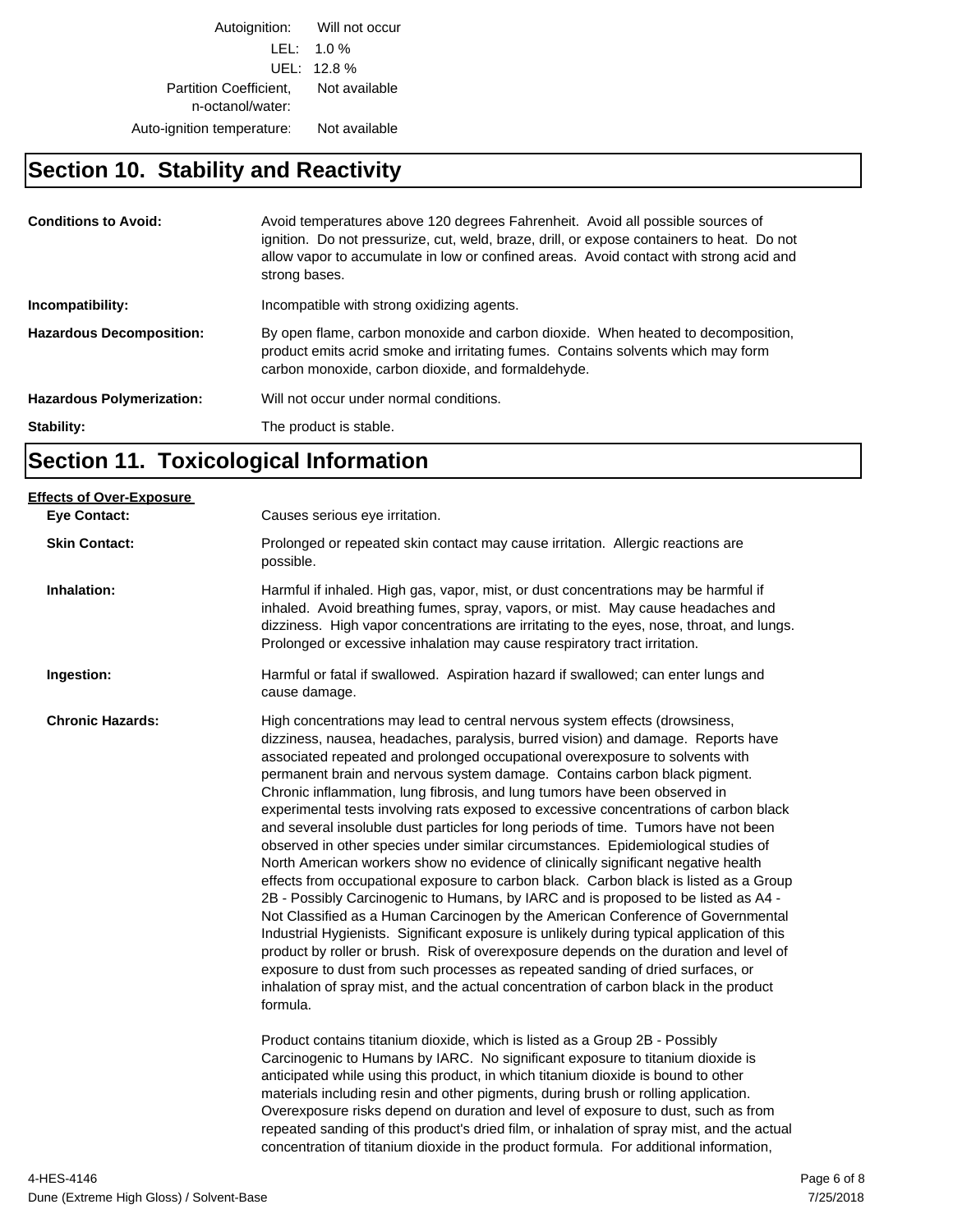refer to IARC Monograph, Volume 93, 2010. **Primary Routes of Entry:** Eye contact, ingestion, inhalation, absorption through the skin, skin contact.

Acute Toxicity Values: **Acute effects of this product have not been tested.** Available data on individual components, if any, will be listed below.

### **Section 12. Ecological Information**

**Ecological Information:** Product is a mixture of listed components.

#### **Section 13. Disposal Information**

#### **Disposal Considerations:** The generation of waste should be avoided or minimized wherever possible. Disposal of this product, solutions, and any by-products should at all times comply with relevant environmental protection regulations and waste disposal regulations, in addition to any local or regional restrictions which may be in effect. Surplus and non-recyclable products should be disposed of via a licensed waste disposal contractor. Waste should not be disposed of untreated to the sewer unless fully compliant with the requirements of all authorities with jurisdiction. Waste packaging should be recycled whenever possible. Incineration or landfill should only be considered when recycling is not feasible. Take care when handling empty containers as they may retain some residual product. Vapor from residue may create a flammable or explosive atmosphere within the used container. Do not expose empty containers to heat or sparks, and do not weld, cut, or grind used containers unless they have been thoroughly cleaned. Avoid contact of spilled material with soil, waterways, drains, and sewer systems.

#### **Section 14. Transport Information**

|                          | Domestic (US DOT) | <b>International (IMDG)</b> | Air (IATA) | Canada (TDG) |
|--------------------------|-------------------|-----------------------------|------------|--------------|
| <b>UN Number:</b>        | 1263              | 1263                        | 1263       | 1263         |
| <b>UN Shipping Name:</b> | Paint             | Paint                       | Paint      | Paint        |
| <b>Hazard Class:</b>     | 3                 | 3                           | 3          | 3            |
| <b>Packing Group:</b>    | Ш                 | Ш                           |            |              |
| <b>Limited Quantity:</b> | Yes               | Yes                         | Yes        | Yes          |

**Special Considerations:** The presence of a shipping description for a particular mode of transport does not indicate that the product is packaged suitably for that mode of transport. All packaging should be reviewed for suitability prior to shipment, so that compliance with applicable regulations can be ensured. Compliance with all applicable regulations is the sole responsibility of the person offering the product for transport. Persons loading and unloading dangerous goods should be trained in all the risks associated with the substances at hand, and on all actions to be taken in case of an emergency situation.

#### **Section 15. Regulatory Information**

| <b>U.S. Federal Regulations</b><br><b>CERCLA - SARA Hazard</b><br>Category: | This product has been reviewed according to the EPA hazard categories promulgated by<br>Sections 311 and 312 of the Superfund Amendment and Reauthorization Act of 1986,<br>known as SARA Title III, and is considered to meet the following categories under<br>applicable conditions: |
|-----------------------------------------------------------------------------|-----------------------------------------------------------------------------------------------------------------------------------------------------------------------------------------------------------------------------------------------------------------------------------------|
|                                                                             | Fire Hazard, Acute Health Hazard, Chronic Health Hazard                                                                                                                                                                                                                                 |
| <b>SARA Section 313:</b>                                                    | This product contains the following substances subject to the reporting requirements of<br>Section 313 of Title III of the Superfund Amendment and Reauthorization Act of 1986 as<br>well as 40 CFR Section 372:                                                                        |